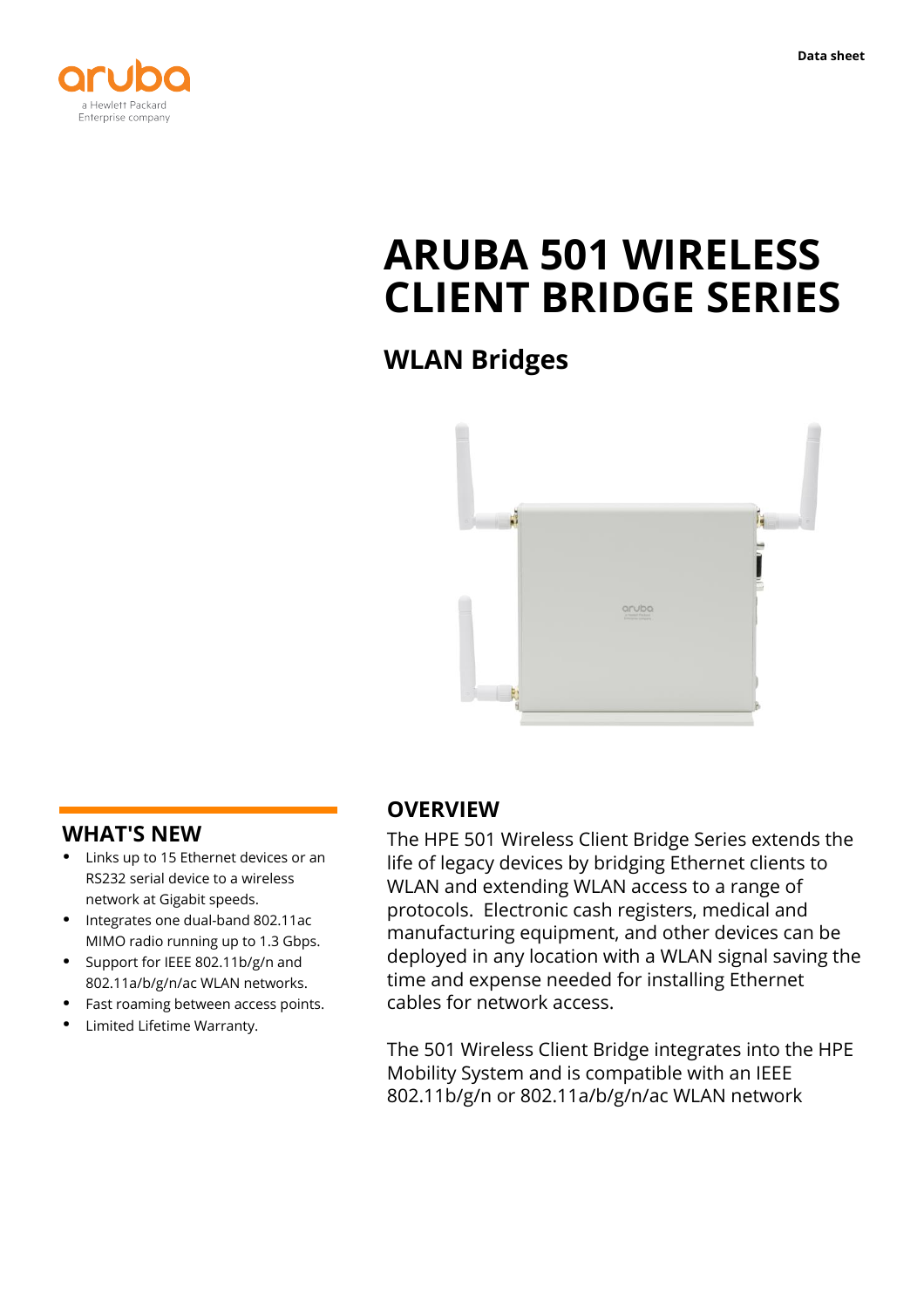infrastructure from Hewlett Packard Enterprise and other vendors.

### **FEATURES**

### **High Speed Wireless Connectivity for Legacy Wired Devices**

The HPE 501 Wireless Client Bridge Series links up to 15 Ethernet devices or an RS 232 serial device to a WLAN network, extending wireless access to legacy devices.

Offers high speed wireless connectivity with an internal dual band 802.11a/b/g/n radio for wirelessly transmitting and receiving data at up to 1.3 Gbps.

Enables a RS-232 asynchronous terminal device to communicate with compatible stations on the network with an integrated serial to TCP/IP converter.

Improves wireless coverage areas and reception with optional outdoor MIMO antennas.

### **Investment Protection and Reduced Costs**

The HPE 501 Wireless Client Bridge Series cost-effectively extends wired connectivity to hard to wire locations by linking multiple LAN segments via an access point.

It improves the performance of legacy wireless devices such as wireless medical equipment.

The series offers Interoperability with an IEEE 802.11b/g/n or 802.11a/b/g/n/ac WLAN network infrastructure from Hewlett Packard Enterprise and other vendors.

Offers a Limited Lifetime Warranty.

### **Robust Security**

The HPE 501 Wireless Client Bridge Series protects the network from intrusion with enterprise class layered security, including 802.1X support.

Provides data integrity of wireless traffic with hardware accelerated encryption delivering high-performance with WPA2 and Advanced Encryption Standard (AES) security.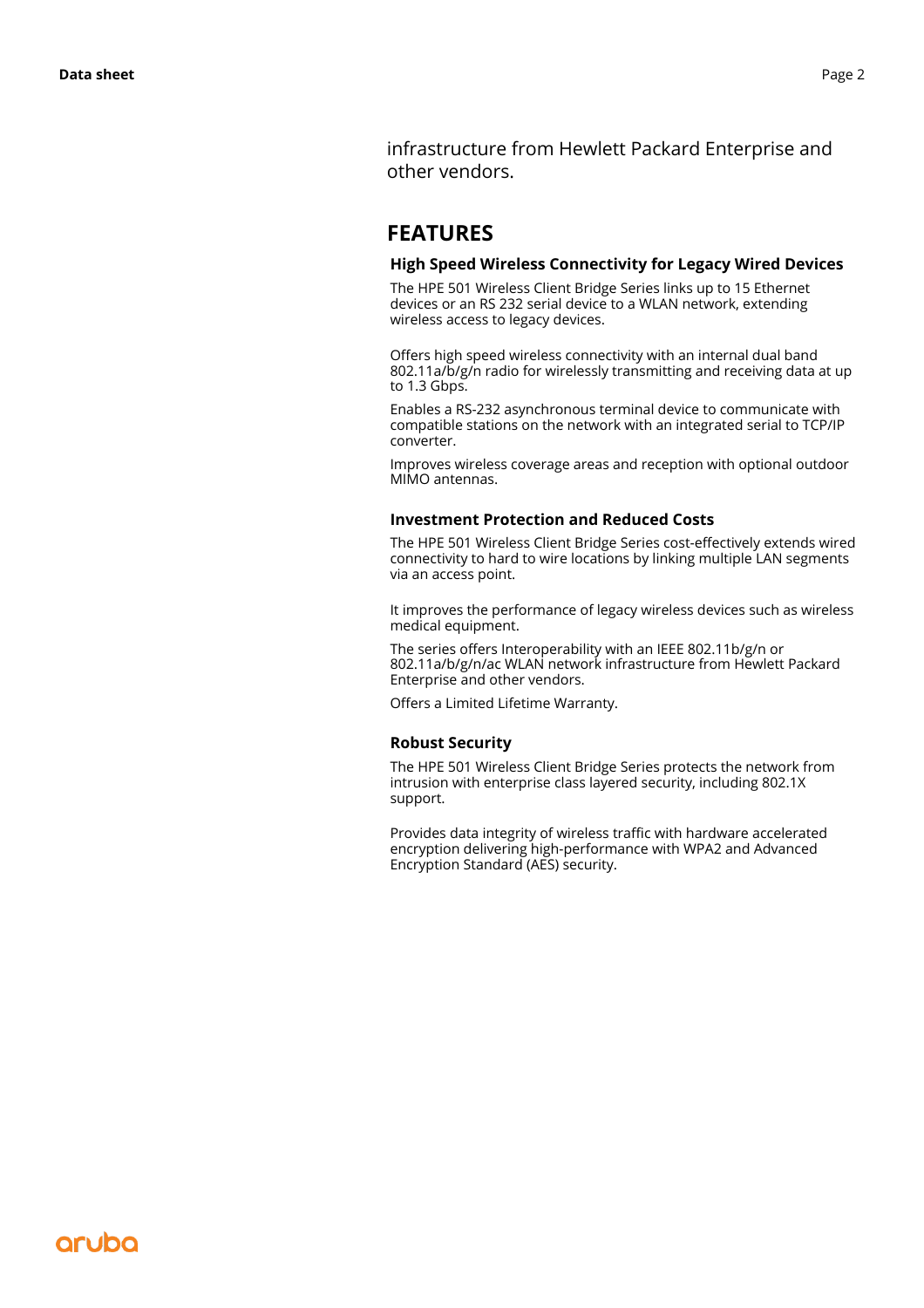# **Technical specifications Aruba 501 Wireless Client Bridge Series**

| <b>Differentiator</b>              | Allows Ethernet and serial devices with no native wireless support to securely connect to an IEEE<br>802.11a/b/g/n/ac WLAN. |
|------------------------------------|-----------------------------------------------------------------------------------------------------------------------------|
| Input voltage                      | Powered by PoE                                                                                                              |
| <b>Ports</b>                       | (1) 10/100/1000 port, (1) RS-232C serial console port                                                                       |
| <b>Power Consumption</b>           | 9 W (maximum)                                                                                                               |
| <b>Product Dimensions (metric)</b> | 13.97 x 3.3 x 12.7 cm                                                                                                       |
| Weight                             | $0.91$ kg                                                                                                                   |
| <b>Operating humidity range</b>    | 5 to 95% (noncondensing)                                                                                                    |